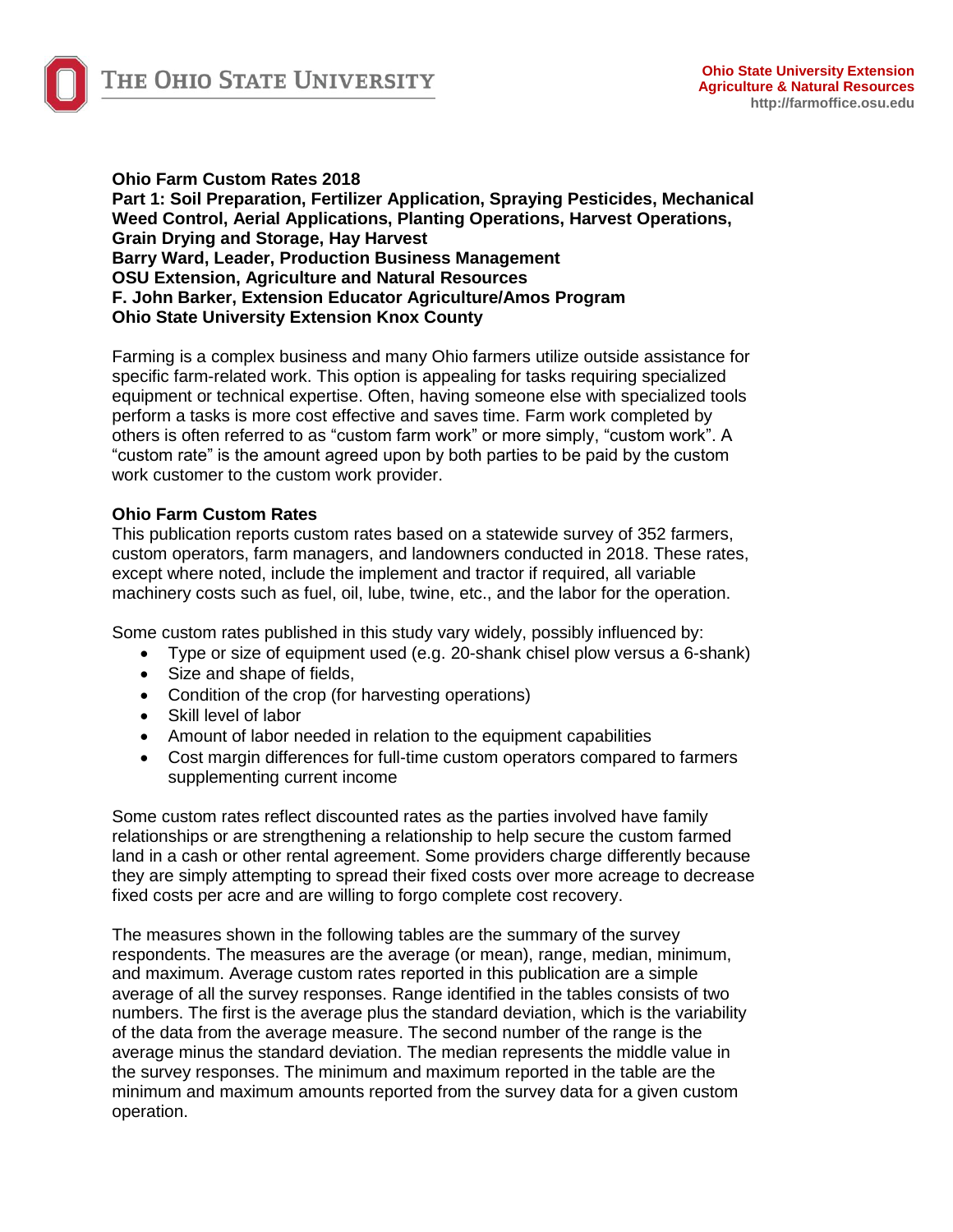

Charges may be added if the custom provider considers a job abnormal such as distance from the operator's base location, difficulty of terrain, amount of product or labor involved with the operation, or other special requirements of the custom work customer.

As a custom provider, the average rates reported in this publication may not cover your total costs for performing the custom service. As a customer, you may not be able to hire a custom service for the average rate published in this factsheet. Calculate your own costs carefully before determining the rate to charge or pay. It may be helpful to compare the custom rates reported in this fact sheet with machinery costs calculated by economic engineering models available by searching University of Minnesota farm machinery cost estimates. The data from this survey are intended to show a representative farming industry cost for specified machines and operations in Ohio. The following resources are available to help you calculate and consider the total costs of performing a given machinery operation. You may also consider using the data contained in multiple publications as a base for future custom rates. Suggested publications are:

Farm Machinery Cost Estimates, available by searching University of Minnesota.

Illinois Farm Management Handbook, available by searching University of Illinois farmdoc.

Estimating Farm Machinery Costs, available by searching Iowa State University agriculture decision maker and machinery management.

#### **2018 Survey Responses**

Below are tables summarizing the results of the 2018 Ohio Farm Custom Rate Survey. Remember, fuel prices have an impact on custom rates and rates may fluctuate based on large movements in fuel prices. The average price of retail onhighway diesel in 2017 according the U.S. Energy Information Administration (EIA) was \$2.65 per gallon. The approximate price of diesel fuel at the time of this survey was \$2.75 - \$3.25 per gallon for off-road (farm) usage. At the end of this fact sheet is a sample calculation of machinery rental based on custom rates reported in this survey.

Special note: Before entering into an agreement, discuss all of the details of the specific job with the other party.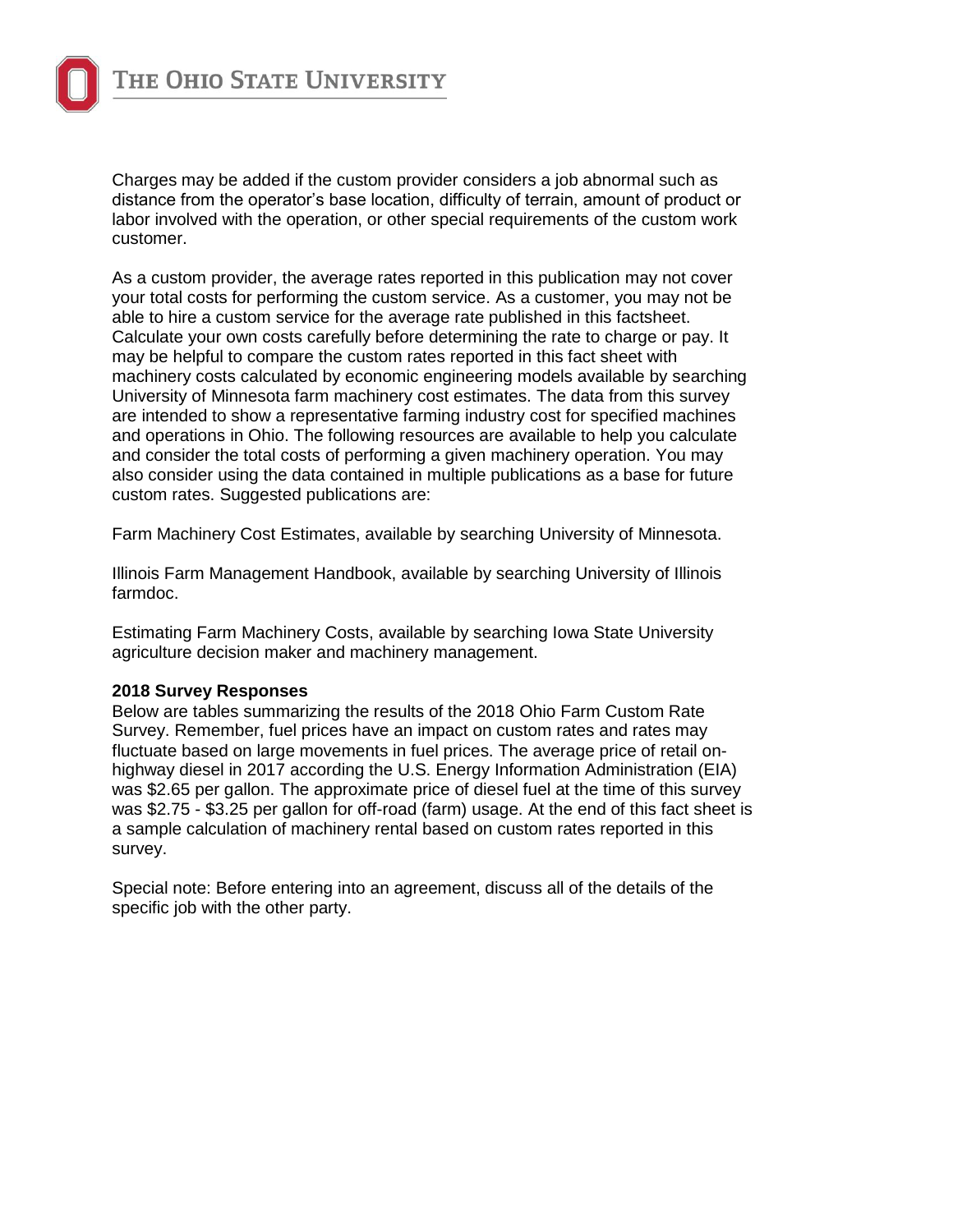

## **Ohio Farm Custom Rates 2018**

|                                                    | Avg     | Std     | Median  | Max      | Min     | Range    |         |
|----------------------------------------------------|---------|---------|---------|----------|---------|----------|---------|
| <b>Soil Preparation</b>                            |         |         |         |          |         |          |         |
| Stalk Chopper Acre                                 | \$11.00 | \$3.95  | \$12.00 | \$20.00  | \$5.00  | \$14.95  | \$7.05  |
| Moldboard Plow / Acre                              | \$21.80 | \$8.51  | \$20.00 | \$50.00  | \$10.00 | \$30.33  | \$13.30 |
| Chisel Plow / Acre                                 | \$17.70 | \$5.64  | \$18.00 | \$30.00  | \$5.00  | \$23.33  | \$12.05 |
| Disk Chisel / Acre                                 | \$18.00 | \$5.25  | \$18.00 | \$30.00  | \$7.00  | \$23.27  | \$12.77 |
| Disk-Tandem / Acre                                 | \$14.00 | \$4.96  | \$14.00 | \$30.00  | \$5.00  | \$18.93  | \$9.02  |
| Disk-Offset / Acre                                 | \$17.40 | \$8.84  | \$15.00 | \$40.00  | \$5.00  | \$26.24  | \$8.56  |
| Soil Finishing / Acre                              | \$15.50 | \$5.15  | \$15.00 | \$30.00  | \$8.00  | \$20.63  | \$10.33 |
| Field Cultivator / Acre                            | \$14.00 | \$3.50  | \$14.00 | \$24.00  | \$7.50  | \$17.46  | \$10.46 |
| Land Leveling / Acre                               | \$16.40 | \$5.68  | \$15.00 | \$25.00  | \$9.00  | \$22.13  | \$10.76 |
| Land Leveling / Hour                               | \$86.40 | \$18.42 | \$85.00 | \$125.00 | \$70.00 | \$104.85 | \$68.01 |
| Subsoiling / Acre                                  | \$20.50 | \$3.68  | \$20.00 | \$28.00  | \$15.00 | \$24.16  | \$16.81 |
| V-Ripping / Acre                                   | \$24.40 | \$5.66  | \$25.00 | \$35.00  | \$15.00 | \$30.03  | \$18.70 |
| Strip Tillage / Acre                               | \$23.00 | \$6.98  | \$20.00 | \$39.00  | \$15.00 | \$29.95  | \$15.98 |
| Strip w/ Fertilizer Injection / Acre               | \$27.80 | \$7.25  | \$30.00 | \$40.00  | \$15.00 | \$35.04  | \$20.54 |
| <b>Fertilizer Application - Ground</b>             |         |         |         |          |         |          |         |
| Dry Bulk / Acre                                    | \$6.30  | \$1.61  | \$6.00  | \$12.50  | \$3.00  | \$7.90   | \$4.68  |
| Liquid Knife/ Acre                                 | \$9.50  | \$2.92  | \$10.00 | \$15.00  | \$4.00  | \$12.44  | \$6.60  |
| Liquid Spray / Acre                                | \$7.20  | \$1.74  | \$7.00  | \$13.00  | \$4.00  | \$8.95   | \$5.48  |
| Annhydrous / Acre                                  | \$13.70 | \$5.74  | \$13.78 | \$36.00  | \$5.00  | \$19.42  | \$7.94  |
| Late Season Nitrogen Application - Coulters / Acre | \$13.20 | \$6.02  | \$13.00 | \$25.00  | \$7.00  | \$19.24  | \$7.21  |
| Late Season Nitrogen Application - Drops / Acre    | \$11.30 | \$2.43  | \$12.25 | \$15.00  | \$7.50  | \$13.77  | \$8.92  |
| Lime / Acre                                        | \$7.90  | \$3.31  | \$7.00  | \$20.00  | \$4.00  | \$11.18  | \$4.56  |
| Lime / Ton                                         | \$7.60  | \$3.26  | \$7.00  | \$16.00  | \$3.00  | \$10.81  | \$4.29  |
| Variable Rate Fertilizer / Acre                    | \$7.90  | \$2.67  | \$7.00  | \$20.00  | \$3.50  | \$10.55  | \$5.22  |
| Number of Products Applied                         | 1.70    | 0.49    | 2.00    | 2.50     | 1.00    | 2.20     | \$1.22  |
| <b>Chemical Control of Weeds or Insects</b>        |         |         |         |          |         |          |         |
| Spraying - self propelled / Acre                   | \$7.60  | \$1.88  | \$7.00  | \$15.00  | \$4.00  | \$9.47   | \$5.72  |
| Spraying - pull type / Acre                        | \$7.50  | \$2.96  | \$7.00  | \$17.00  | \$3.50  | \$10.43  | \$4.51  |
| Highboy spraying / Acre                            | \$8.00  | \$3.54  | \$6.50  | \$20.00  | \$5.00  | \$11.53  | \$4.44  |
| <b>Mechanical Weed Control</b>                     |         |         |         |          |         |          |         |
| Rotary Hoeing / Acre                               | \$9.30  | \$3.13  | \$10.00 | \$13.00  | \$4.00  | \$12.43  | \$6.17  |
| Conventional Cultivation / Acre                    | \$13.90 | \$5.13  | \$12.00 | \$25.00  | \$8.00  | \$19.02  | \$8.75  |
| <b>Aerial Application</b>                          |         |         |         |          |         |          |         |
| Chemicals / Acre                                   | \$12.30 | \$3.95  | \$11.00 | \$30.00  | \$7.00  | \$16.26  | \$8.35  |
| Seed / Acre                                        | \$13.80 | \$4.18  | \$12.00 | \$30.00  | \$10.00 | \$17.93  | \$9.57  |
| Fertilizer / Acre                                  | \$13.30 | \$3.96  | \$12.50 | \$20.00  | \$7.00  | \$17.27  | \$9.35  |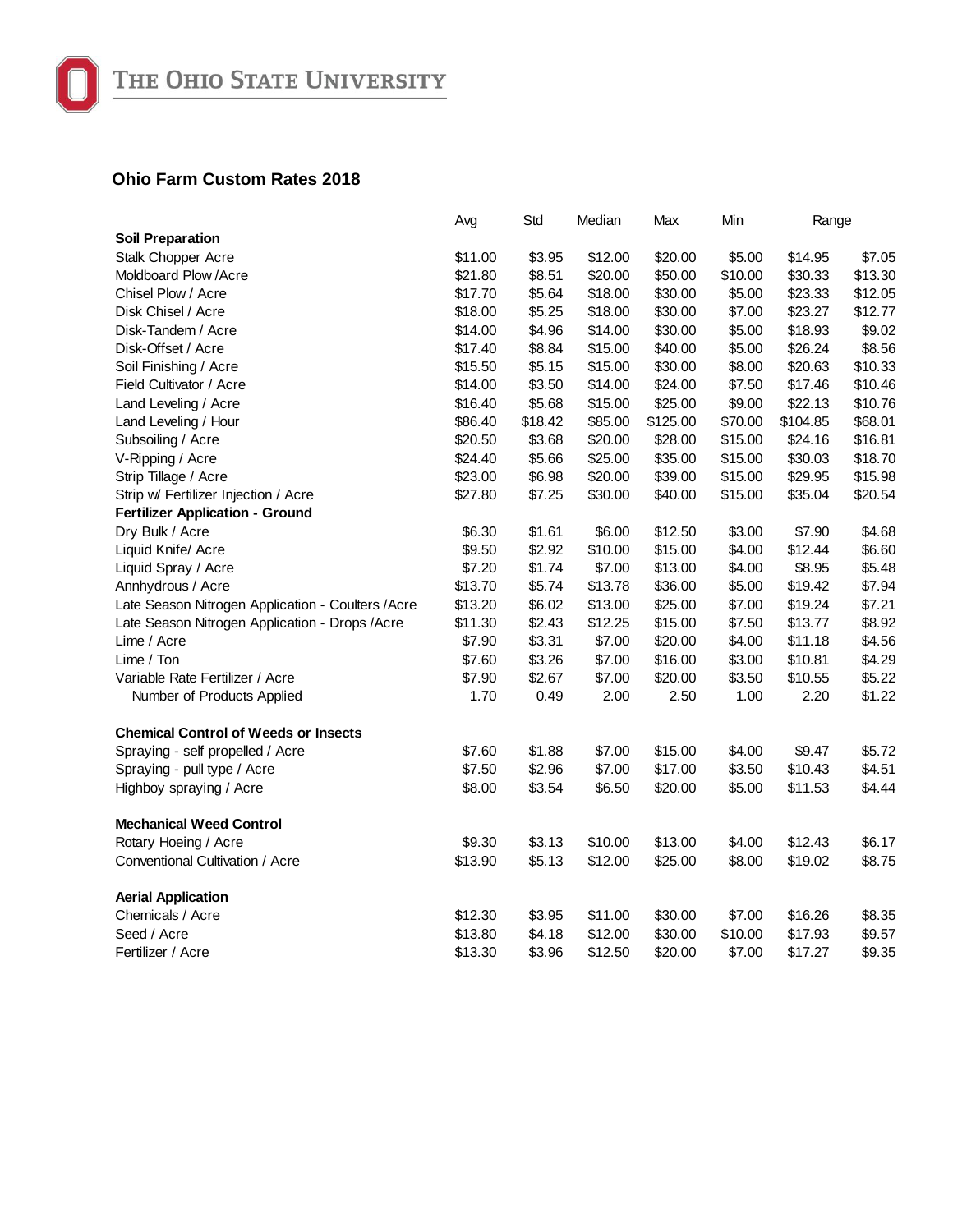

## **Ohio Farm Custom Rates 2018**

| <b>Planting Operations</b>                                             |         |         |         |         |         |         |         |  |
|------------------------------------------------------------------------|---------|---------|---------|---------|---------|---------|---------|--|
| <b>Conventional Till</b>                                               | Avg     | Std     | Median  | Max     | Min     | Range   |         |  |
| Plant Corn 30" Rows / Acre                                             | \$19.00 | \$5.23  | \$18.00 | \$35.00 | \$10.00 | \$24.19 | \$13.72 |  |
| Plant Corn w/ Starter Fertilizer 30" Rows / Acre                       | \$19.30 | \$5.03  | \$19.10 | \$35.00 | \$6.00  | \$24.31 | \$14.25 |  |
| Variable rate corn planting / Acre                                     | \$21.50 | \$5.22  | \$20.00 | \$35.00 | \$15.00 | \$26.68 | \$16.23 |  |
| Plant Soybeans 15" or 30" Rows / Acre                                  | \$18.50 | \$3.45  | \$18.50 | \$30.00 | \$10.00 | \$21.92 | \$15.02 |  |
| Variable rate soybean planting / Acre                                  | \$20.60 | \$3.39  | \$20.00 | \$26.00 | \$16.00 | \$23.97 | \$17.19 |  |
| Drill Soybeans / Acre                                                  | \$17.00 | \$3.68  | \$17.00 | \$25.00 | \$10.00 | \$20.65 | \$13.30 |  |
| Drill Small Grains / Acre                                              | \$15.90 | \$4.28  | \$16.75 | \$23.00 | \$5.00  | \$20.20 | \$11.64 |  |
| <b>No-Till</b>                                                         |         |         |         |         |         |         |         |  |
| Plant Corn 30" Rows / Acre                                             | \$20.20 | \$5.04  | \$19.00 | \$32.00 | \$14.00 | \$25.23 | \$15.15 |  |
| Plant Corn w/ Starter Fertilizer 30" Rows / Acre                       | \$20.50 | \$4.94  | \$20.00 | \$35.00 | \$6.00  | \$25.39 | \$15.50 |  |
| Variable rate corn planting / Acre                                     | \$21.50 | \$4.49  | \$22.00 | \$32.00 | \$14.00 | \$26.01 | \$17.04 |  |
| Plant Soybeans 15" or 30" Rows / Acre                                  | \$18.70 | \$3.60  | \$19.75 | \$26.00 | \$10.00 | \$22.31 | \$15.12 |  |
| Variable rate soybean planting / Acre                                  | \$20.70 | \$4.34  | \$22.00 | \$27.00 | \$10.00 | \$25.04 | \$16.36 |  |
| Drill Soybeans / Acre                                                  | \$17.00 | \$4.28  | \$16.70 | \$34.00 | \$9.00  | \$21.28 | \$12.71 |  |
| Drill Small Grains / Acre                                              | \$16.60 | \$4.95  | \$15.00 | \$36.00 | \$8.50  | \$21.49 | \$11.60 |  |
| <b>Grass/Legume/Pasture Seeding</b>                                    |         |         |         |         |         |         |         |  |
| Broadcast / Acre                                                       | \$10.60 | \$4.75  | \$10.00 | \$25.00 | \$5.00  | \$15.30 | \$5.80  |  |
| Grain drill / Acre                                                     | \$15.80 | \$4.78  | \$15.00 | \$25.00 | \$7.50  | \$20.61 | \$11.06 |  |
| <b>Grain Harvest</b>                                                   |         |         |         |         |         |         |         |  |
| Harvest Corn /                                                         |         |         |         |         |         |         |         |  |
| (combine, grain cart, haul local to farm) / Acre<br>Harvest Soybeans / | \$32.80 | \$7.15  | \$31.00 | \$55.00 | \$18.00 | \$39.97 | \$25.67 |  |
| (combine, grain cart, haul local to farm) / Acre<br>Harvest Wheat /    | \$30.80 | \$6.05  | \$30.00 | \$50.00 | \$17.00 | \$36.87 | \$24.76 |  |
| (combine, grain cart, haul local to farm) / Acre                       | \$29.90 | \$6.78  | \$30.00 | \$55.00 | \$17.00 | \$36.66 | \$23.09 |  |
| Added Charge GPS Mapping                                               | \$2.10  | \$1.73  | \$1.50  | \$5.00  | \$0.00  | \$3.85  | \$0.40  |  |
| Combine Corn / Corn                                                    | \$29.90 | \$5.69  | \$30.00 | \$50.00 | \$15.00 | \$35.57 | \$24.18 |  |
| Combine Soybeans / Acre                                                | \$28.80 | \$5.77  | \$29.00 | \$50.00 | \$14.00 | \$34.59 | \$23.05 |  |
| Combine Small Grains / Acre                                            | \$28.40 | \$5.85  | \$29.00 | \$50.00 | \$14.00 | \$34.24 | \$22.54 |  |
| Pick Ear Corn / Acre                                                   | \$25.00 | \$11.11 | \$25.00 | \$41.00 | \$7.00  | \$36.11 | \$13.89 |  |
| Grain Cart / Acre                                                      | \$4.70  | \$2.42  | \$5.00  | \$12.00 | \$2.00  | \$7.13  | \$2.30  |  |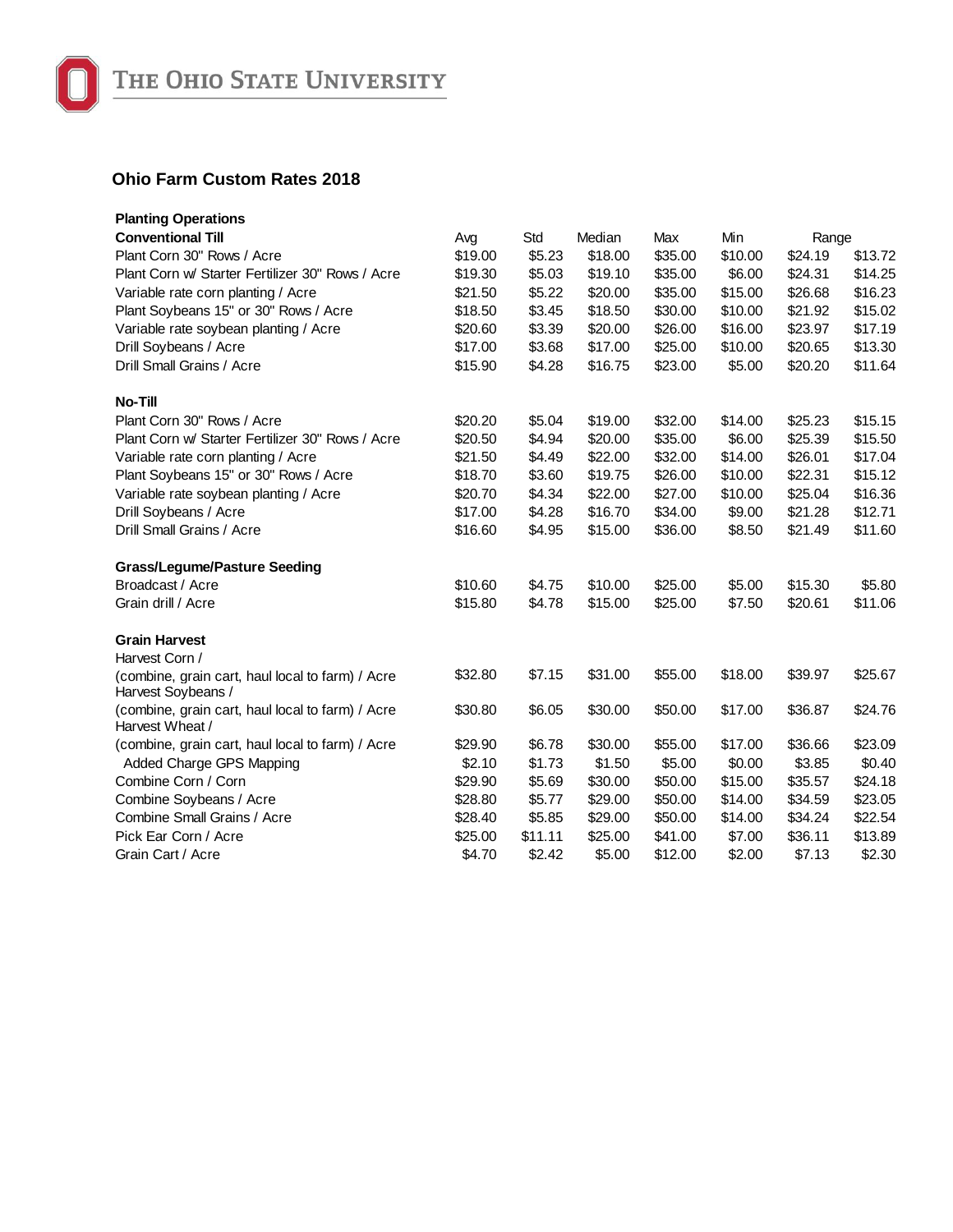

## **Ohio Farm Custom Rates 2018**

| Grain Storage - On Farm                             | Avg     | Std     | Median   | Max      | Min     | Range    |         |
|-----------------------------------------------------|---------|---------|----------|----------|---------|----------|---------|
| Storage / Month / Bushel                            | \$0.046 | \$0.021 | \$0.05   | \$0.12   | \$0.01  | \$0.067  | \$0.02  |
| Storage / Year / Bushel                             | \$0.18  | \$0.08  | \$0.17   | \$0.45   | \$0.10  | \$0.26   | \$0.11  |
|                                                     |         |         |          |          |         |          |         |
| <b>Grain Drying</b>                                 |         |         |          |          |         |          |         |
| Per Point of Moisture Removed / Bushel              | \$0.041 | \$0.027 | \$0.03   | \$0.12   | \$0.02  | \$0.068  | \$0.014 |
| <b>Grain Hauling</b>                                |         |         |          |          |         |          |         |
| Farm to Market / Bushel                             | \$0.172 | \$0.092 | \$0.150  | \$0.650  | \$0.030 | \$0.264  | \$0.079 |
| Average Miles - Farm to Market                      | 29.0    | 31.1    | 20.0     | 200.0    | 4.0     | 60.0     | 0.0     |
| Field to Farm / Bushel                              | \$0.100 | \$0.055 | \$0.100  | \$0.250  | \$0.020 | \$0.155  | \$0.044 |
| Average Miles - Field to Farm                       | 12.5    | 10.0    | 10.0     | 50.0     | 3.0     | 22.4     | 2.5     |
| <b>Custom Farming (All machinery operations for</b> |         |         |          |          |         |          |         |
| tillage, planting, spraying, tending & harvesting)  |         |         |          |          |         |          |         |
| Corn / Acre                                         | \$130   | \$37.49 | \$130.00 | \$200.00 | \$75.00 | \$167.68 | \$92.70 |
| Soybeans / Acre                                     | \$110   | \$33.16 | \$110.00 | \$200.00 | \$50.00 | \$143.62 | \$77.29 |
| Small Grains / Acre                                 | \$100   | \$37.86 | \$100.00 | \$200.00 | \$50.00 | \$137.72 | \$62.00 |
|                                                     |         |         |          |          |         |          |         |
| Hay / Straw Harvest                                 |         |         |          |          |         |          |         |
| Mowing / Acre                                       | \$14.00 | \$5.55  | \$12.50  | \$30.00  | \$8.00  | \$19.55  | \$8.45  |
| Mowing/Conditioning / Acre                          | \$14.80 | \$4.42  | \$14.00  | \$27.00  | \$7.00  | \$19.20  | \$10.36 |
| Raking / Acre                                       | \$8.30  | \$4.15  | \$7.00   | \$20.00  | \$2.00  | \$12.42  | \$4.13  |
| Tedding / Acre                                      | \$7.90  | \$3.78  | \$7.00   | \$20.00  | \$4.50  | \$11.70  | \$4.13  |
|                                                     |         |         |          |          |         |          |         |
| <b>Baling: Small Square Bales</b>                   |         |         |          |          |         |          |         |
| Baled / Dropped in Field /Bale                      | \$0.75  | \$0.41  | \$0.75   | \$2.50   | \$0.25  | \$1.17   | \$0.35  |
| Baled and Loaded on Wagon / Bale                    | \$0.95  | \$0.47  | \$1.00   | \$3.00   | \$0.35  | \$1.43   | \$0.48  |
| Baled, Loaded, Hauled and Stored / Bale             | \$2.00  | \$1.19  | \$1.88   | \$5.00   | \$1.00  | \$3.18   | \$0.79  |
| Baling: Large Round Bales ~ 1500#                   |         |         |          |          |         |          |         |
| Baled and Dropped in Field / Bale                   | \$8.70  | \$2.51  | \$7.75   | \$12.50  | \$6.00  | \$11.19  | \$6.18  |
| Baled, Net Wrapped and Left in Field / Bale         | \$12.10 | \$6.73  | \$10.00  | \$30.00  | \$6.00  | \$18.86  | \$5.39  |
| Baled and Wrapped Wet in Plastic                    |         |         |          |          |         |          |         |
| (Plastic Included) / Bale                           | \$14.30 | \$1.84  | \$13.63  | \$17.00  | \$13.00 | \$16.15  | \$12.47 |
| Baling: Large Round Bales ~ 600-1000#               |         |         |          |          |         |          |         |
| Baled and Dropped in Field / Bale                   | \$7.60  | \$2.15  | \$7.50   | \$10.00  | \$5.00  | \$9.74   | \$5.43  |
| Baled, Net Wrapped and Left in Field / Bale         | \$11.80 | \$6.34  | \$10.00  | \$30.00  | \$6.00  | \$18.17  | \$5.48  |
| Baled and Wrapped Wet in Plastic                    |         |         |          |          |         |          |         |
| (Plastic Included) / Bale                           | \$14.10 | \$5.36  | \$12.25  | \$22.00  | \$10.00 | \$19.48  | \$8.77  |
| <b>Baling: Large Square Bales</b>                   |         |         |          |          |         |          |         |
| Baled and Dropped in Field / Bale                   | \$10.80 | \$1.89  | \$10.00  | \$14.00  | \$9.00  | \$12.64  | \$8.86  |
| <b>Complete Hay Harvest - Shares</b>                |         |         |          |          |         |          |         |
| % of Crop to Custom Provider                        | 53      | 7.8     | 50.0     | 70.0     | 33.0    | 60.7     | 45.1    |